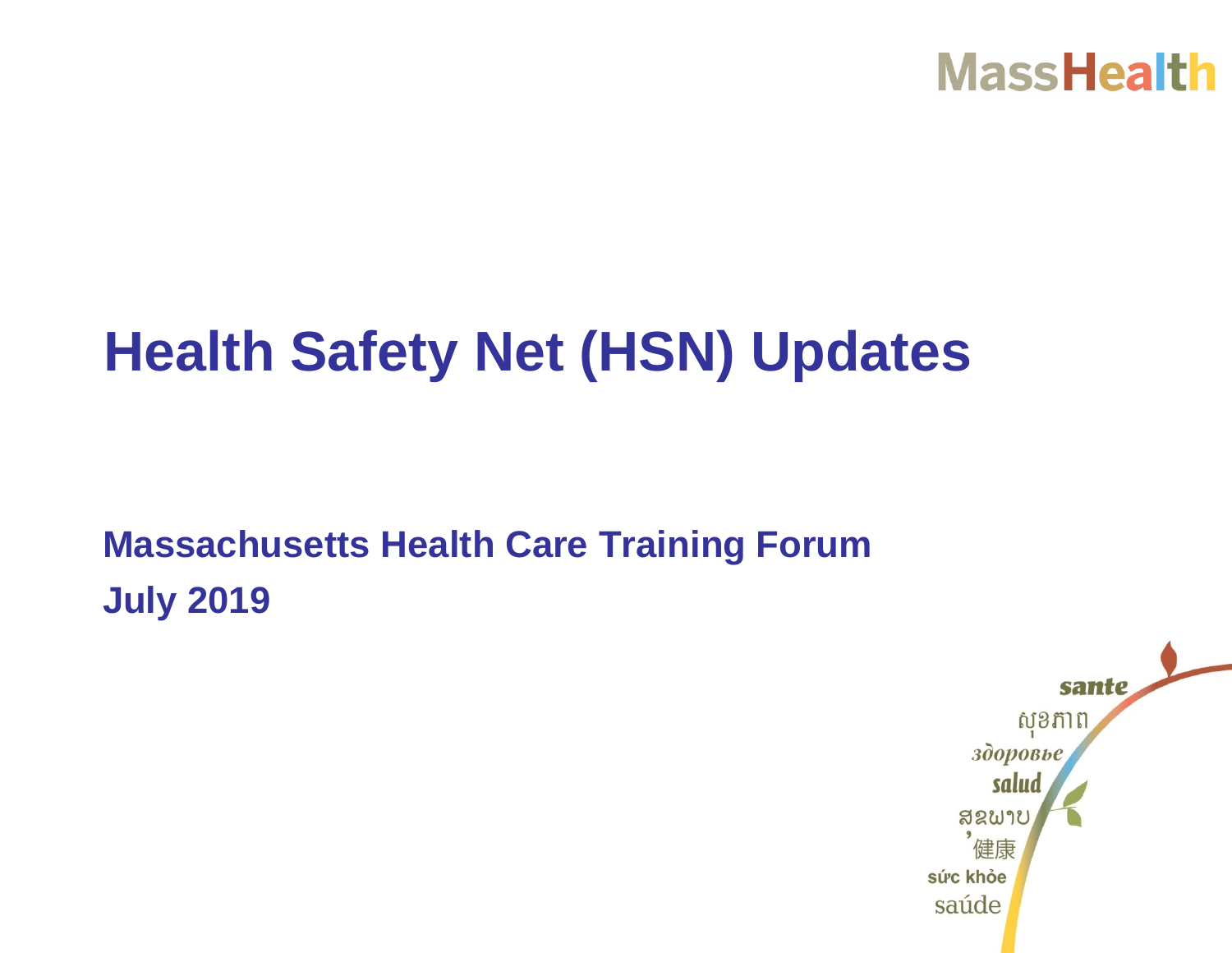#### **HSN Updates – Agenda**

- Billing Updates and Reminders
	- Bad Debt Application Updates
	- Carrier Codes for HSN Claims
	- HSN Secondary/Tertiary Claims
	- CHC Covered Code List
	- FY 2017 Closing
- HSN Presumptive Determination Reminders

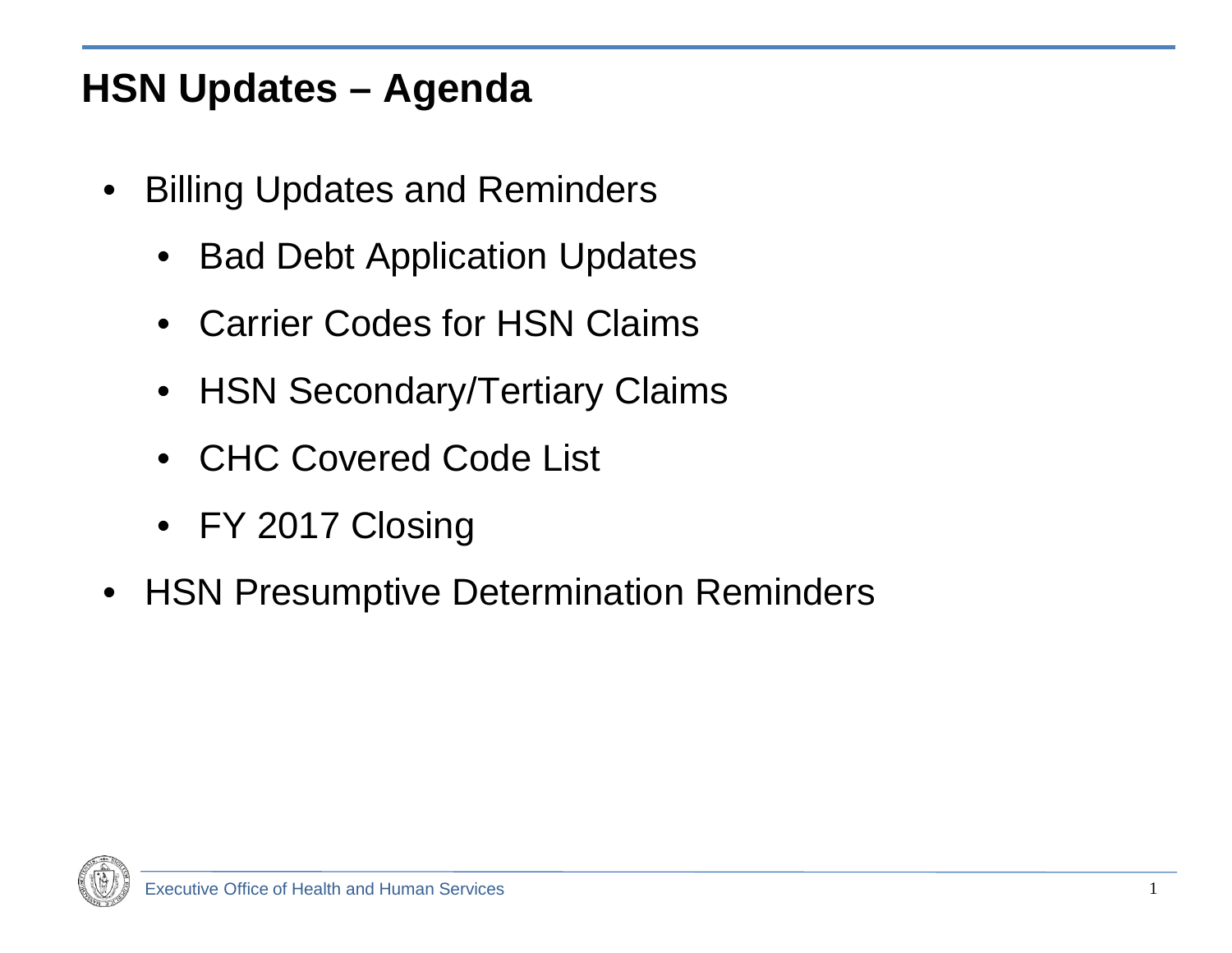#### **HSN Bad Debt Application Updates**

- As of July 1, 2019, the Health Safety Net updated the Bad Debt Application(s) in the INET system.
- The changes to the application are as follows:
	- MMIS ID Check
	- Collection Period Application Entry Limit
	- Batch Upload File to include MMIS\_ID and MMIS ID Checked columns

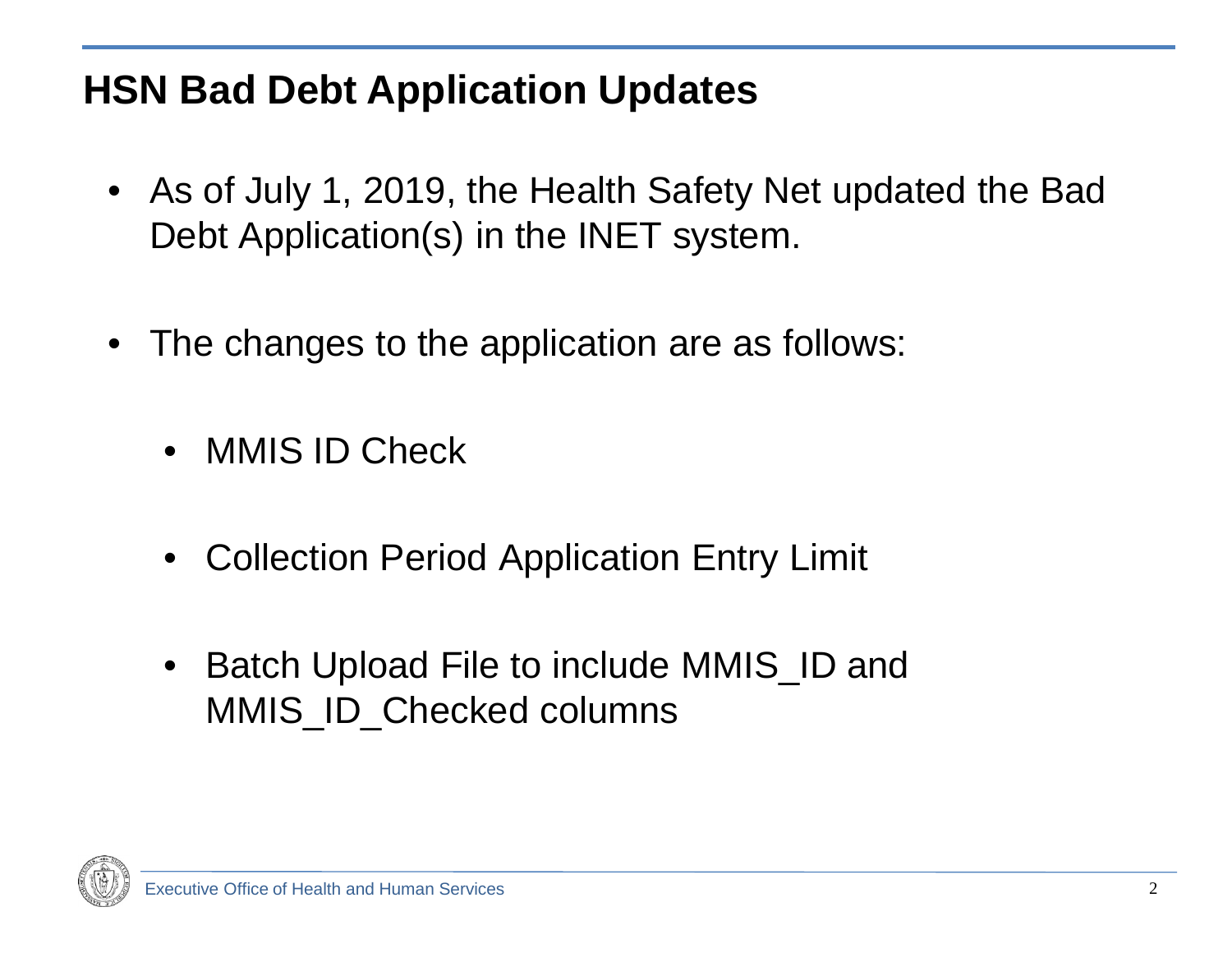#### **HSN Bad Debt Application Updates – Check for MMIS ID**

- Providers will be required to verify if a patient has an existing MMIS ID in the Eligibility Verification System (EVS) before manually entering or uploading applications via the Batch Upload File function.
- When manually entering an application, and an existing MMIS ID has been found, users will be required to enter the MMIS ID into the application.
- Please refer to Bad Debt Application User Guide for more detailed information and instructions at [https://www.mass.gov/service-details/information-about-hsn](https://www.mass.gov/service-details/information-about-hsn-provider-guides-and-billing-updates)provider-guides-and-billing-updates

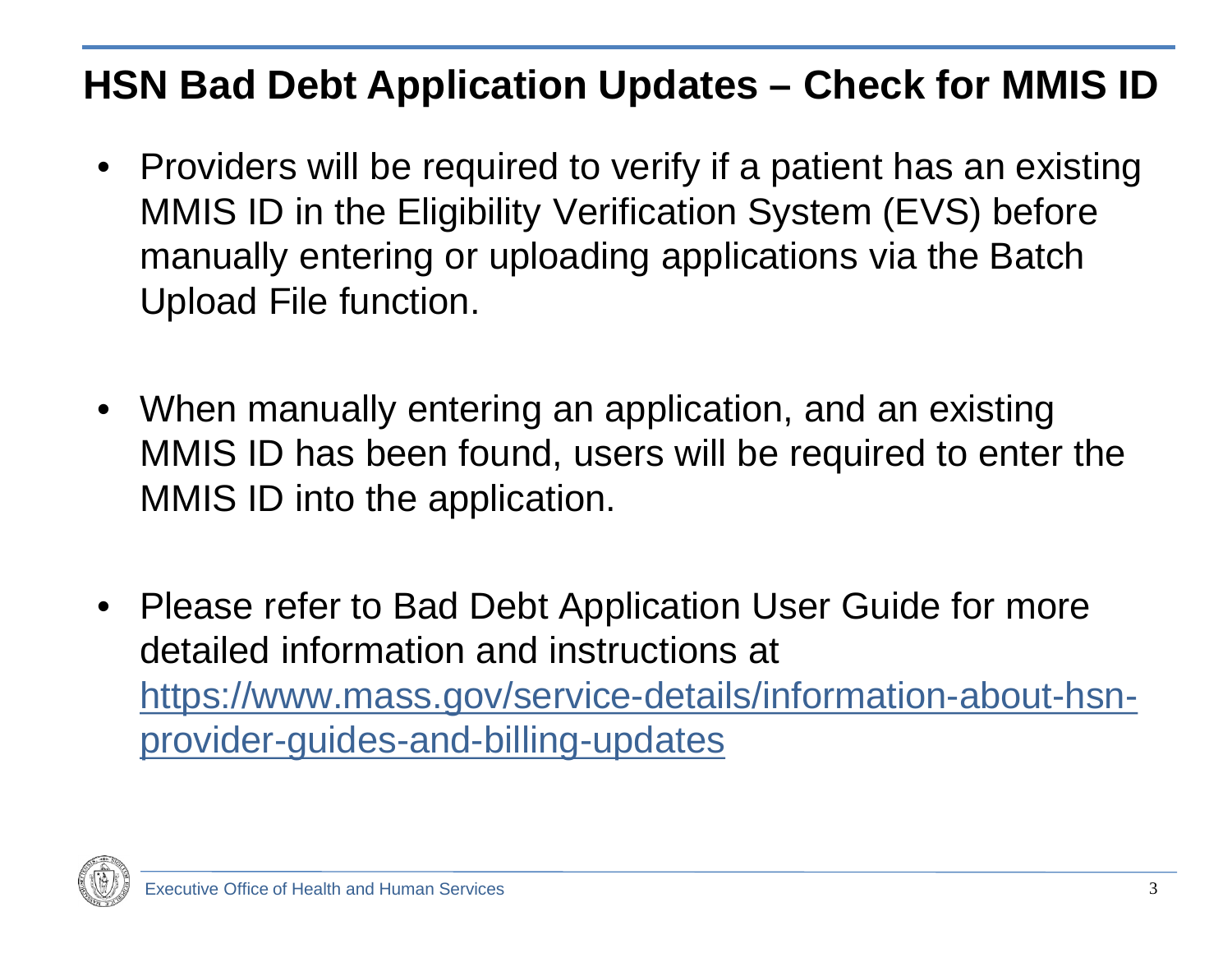# **HSN Bad Debt Application Updates – Application Entry Limit Collection Period**

- Bad Debt applications have been updated to prevent a provider from entering additional applications for the same patient within the 120 day collection period.
- Bad Debt now checks whether the new application you are entering is within or beyond the collection period since the last application was entered for the same patient.
- The current collection period is 120 days. You may enter additional applications for the same patient after 120 days of the previous application.
- For more information, please refer to "Collection Period" Verification" in the Bad Debt User Guide. [https://www.mass.gov/service-details/information-about-hsn](https://www.mass.gov/service-details/information-about-hsn-provider-guides-and-billing-updates)provider-guides-and-billing-updates

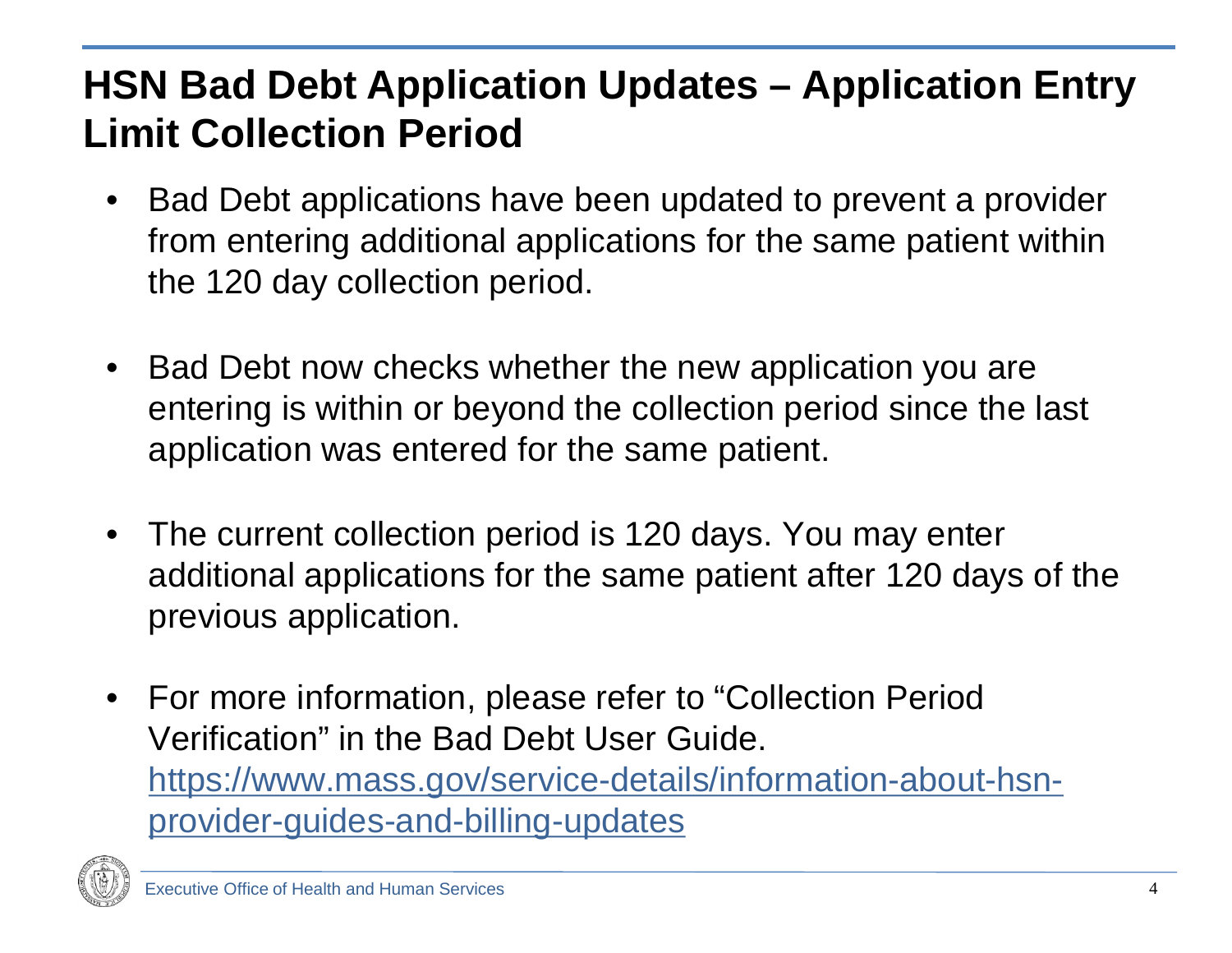#### **HSN Bad Debt Application Updates – Batch Upload File**

- Users must now supply a patient MMIS ID or an indication that the user checked for an MMIS ID and none was found.
- The Batch Upload File will need to contain 2 new columns.
	- Column L: MMIS ID (if found)
	- Column M: MMIS\_ID\_Checked (indication that no existing MMIS ID was found)
- By checking for existing MMIS ID's, there should be less "duplicate" accounts which need to be merged by MMIS.
- For more information, please refer to the Bad Debt User Guide "Batch Upload File Columns" for more detail and information. [https://www.mass.gov/service-details/information-about-hsn-provider](https://www.mass.gov/service-details/information-about-hsn-provider-guides-and-billing-updates)guides-and-billing-updates
- Any questions regarding the Bad Debt Application updates, please contact the HSN helpdesk at **HSNHelpdesk@state.ma.us**

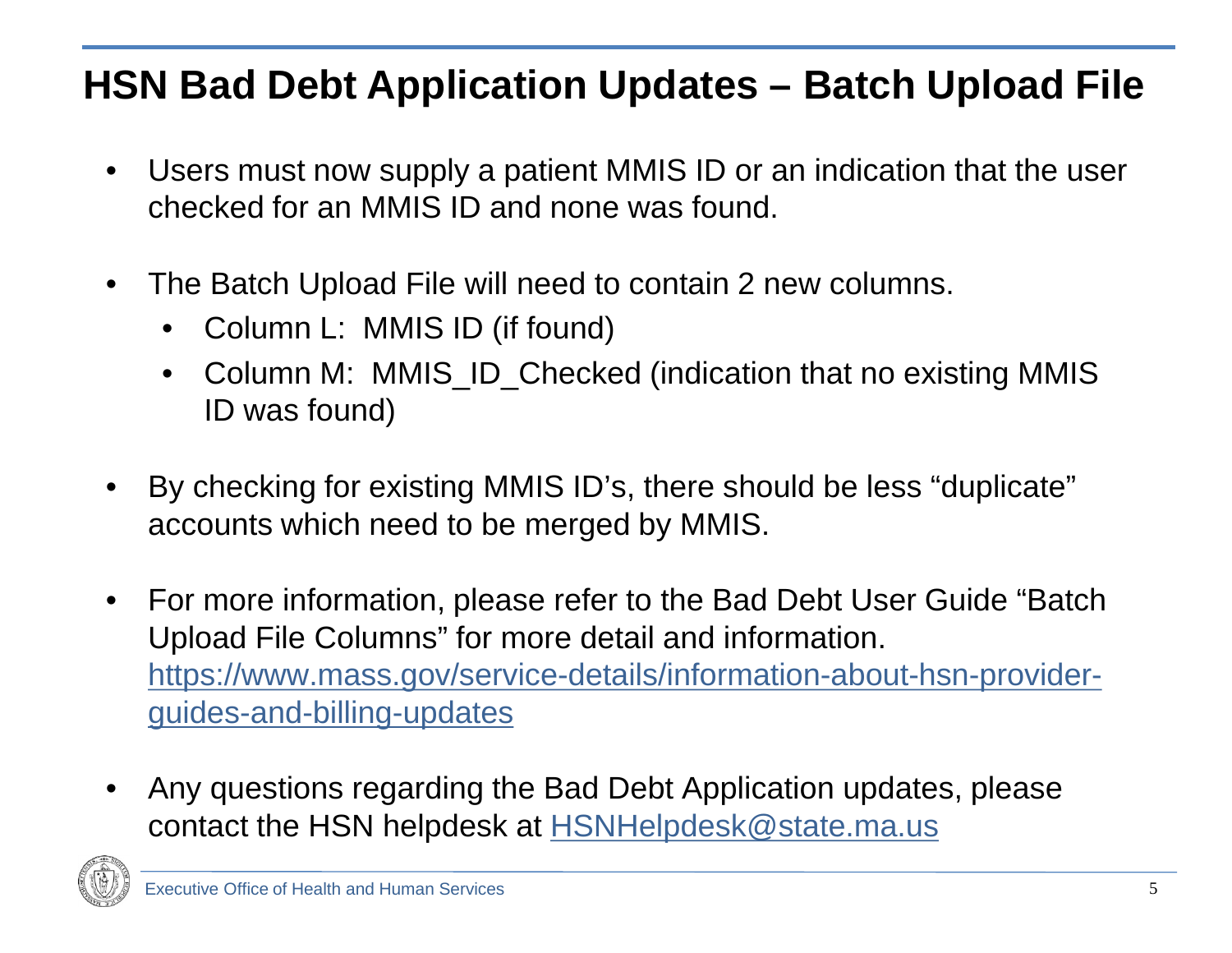#### **HSN Updates and Reminders – Carrier Codes for HSN Claims**

- HSN will be implementing carrier code requirements effective **September 1st, 2019.**
- Please consider this notification that as of **September 1st, 2019:**
	- **All seven characters** or digits, including preceding zeros, are necessary for the carrier code to pass adjudication.
	- HSN has implemented these new carrier codes to reduce the difficulty with using specific naming conventions for MassHealth claims:
		- **1. Carrier Code DMA7384**: This carrier code should be used to report any MassHealth Comprehensive coverage (i.e. MassHealth Standard or other comprehensive plans).
		- **2. Carrier Code 0007001**: This carrier code should be used to report any MassHealth Non-comprehensive coverage (i.e. MassHealth Limited or other non-comprehensive plans).
		- **3. Carrier Code 0007002**: This carrier code should be used to report CMSP (only) that has been processed by MMIS.

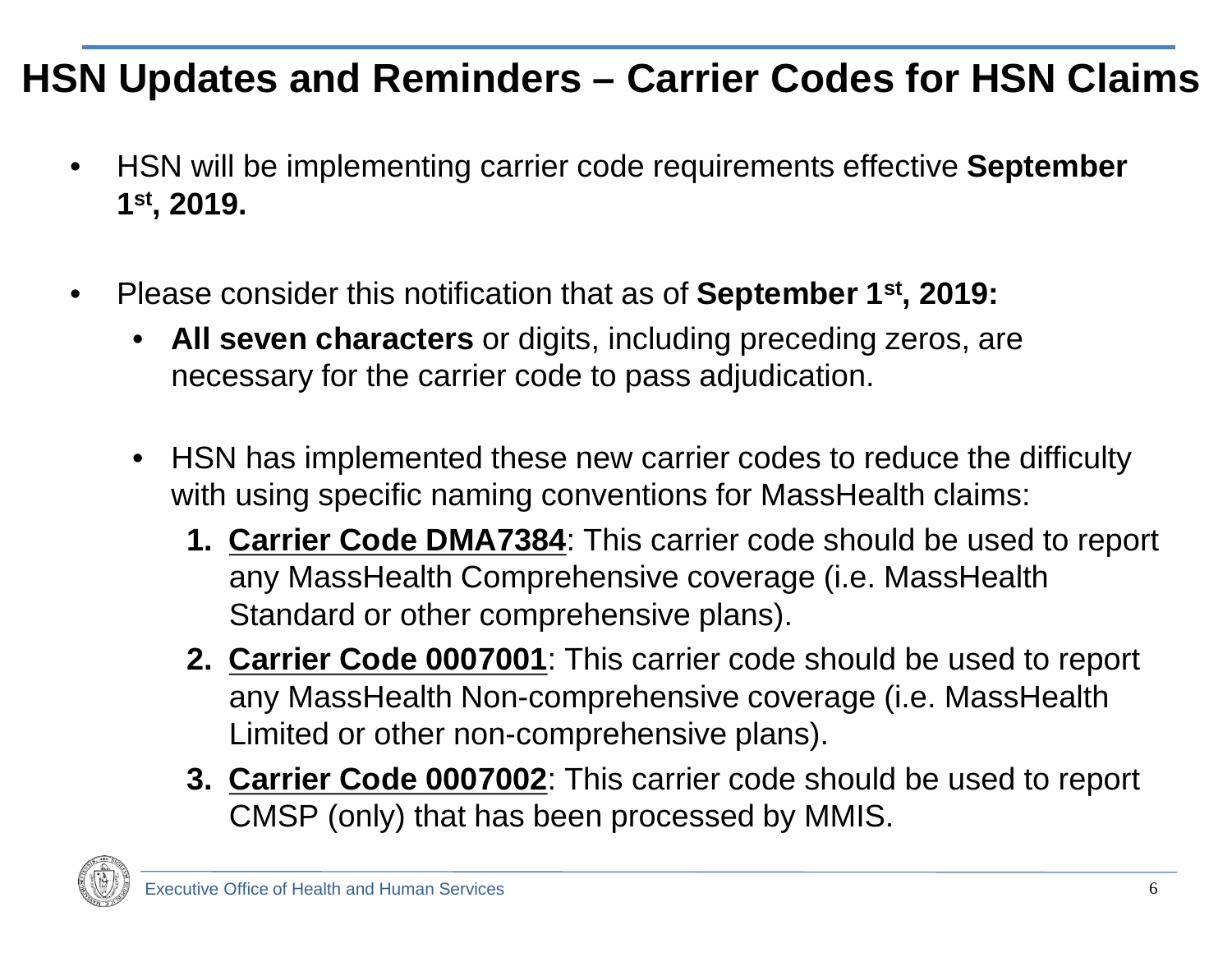#### **HSN Updates and Reminders – Carrier Codes for HSN Claims**

- A complete listing of the carrier codes is provided by MassHealth in the All Provider Manual under Transmittal Letter ALL-213 dated 11/01/2014; see Section II, page C-2. [https://www.mass.gov/files/documents/2016/07/qn/all-](https://www.mass.gov/files/documents/2016/07/qn/all-213_0.pdf)213\_0.pdf
- Using the above carrier codes eliminates the use of naming conventions and no longer effect whether a claim is paid by HSN (or delay payment of claims due to naming convention).
- HSN is working in collaboration with MassHealth on updating the carrier code list to ensure that all carrier codes since 2014 are available in Appendix C.

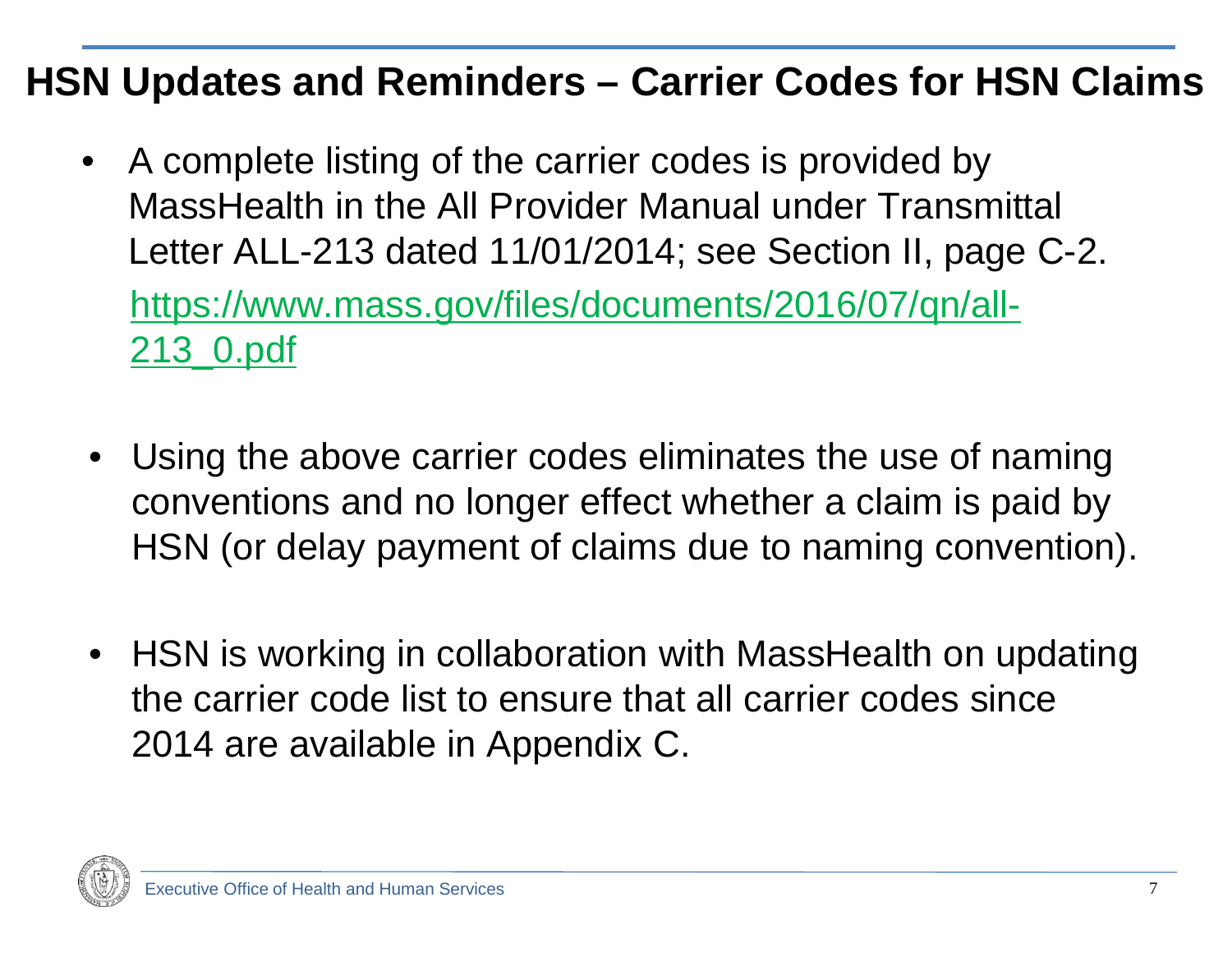# **HSN Secondary/Tertiary Claims**

- HSN will be implementing fatal edits for claims received that do not meet the necessary EAF requirements effective **September 1st, 2019.**
- Please consider this notification that as of **September 1st , 2019:**
	- In order for HSN to process payments on secondary or tertiary claims, HSN requires that the (EAF) Remaining Patient Liability Amount and (PR) Patient Responsibility segments are captured within the 837 files.
	- HSN also requires that the EAF amount equals the PR segments indicated.
	- Failure to include both PR and EAF amounts that are equal will result in a \$0 or null payment on the remit.

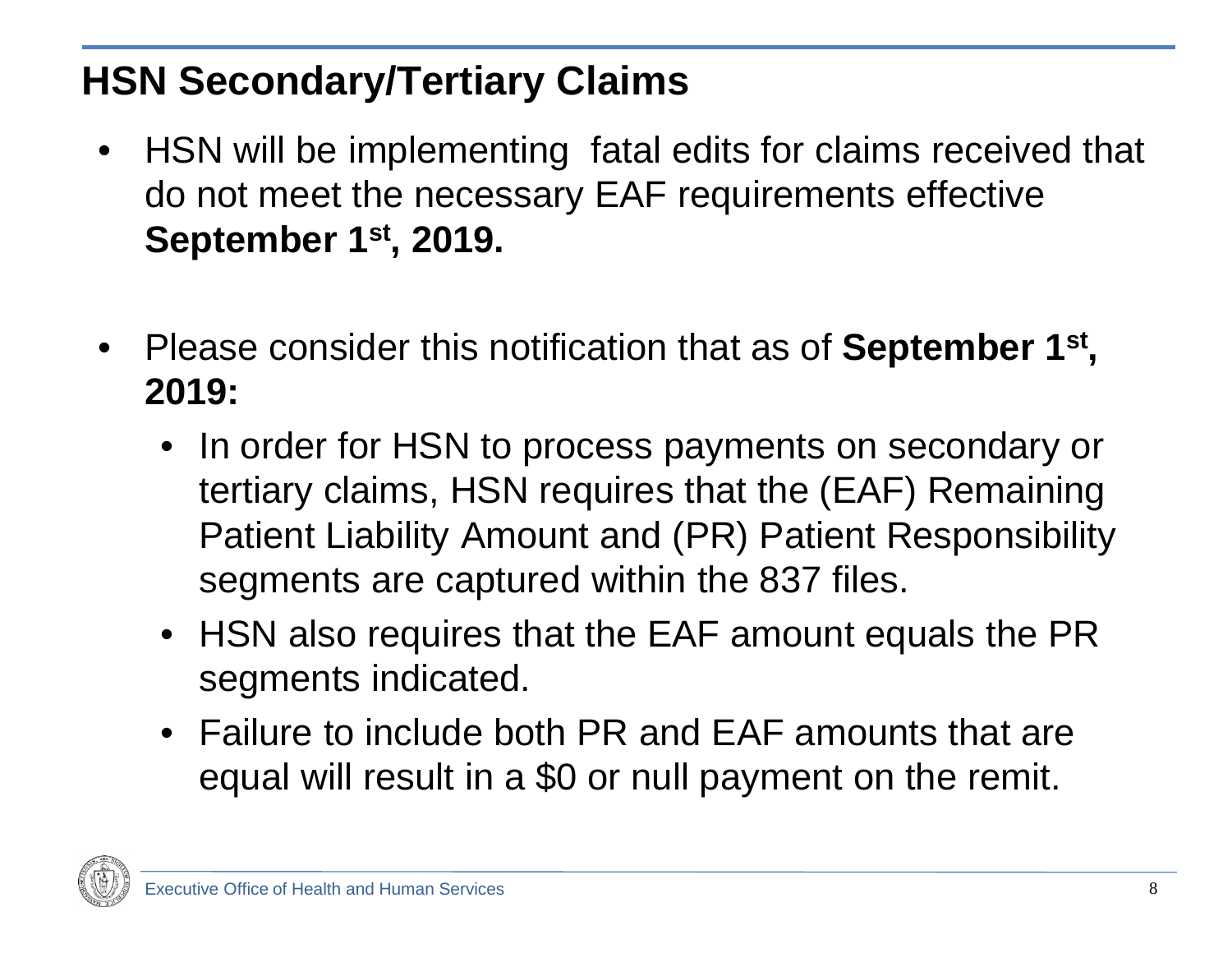# **Community Health Center (CHC) Covered Code List**

- HSN has updated the covered procedures for CHC's.
- To view the list, providers should visit: [https://www.mass.gov/service-details/payment-information](https://www.mass.gov/service-details/payment-information-for-chcs)for-chcs

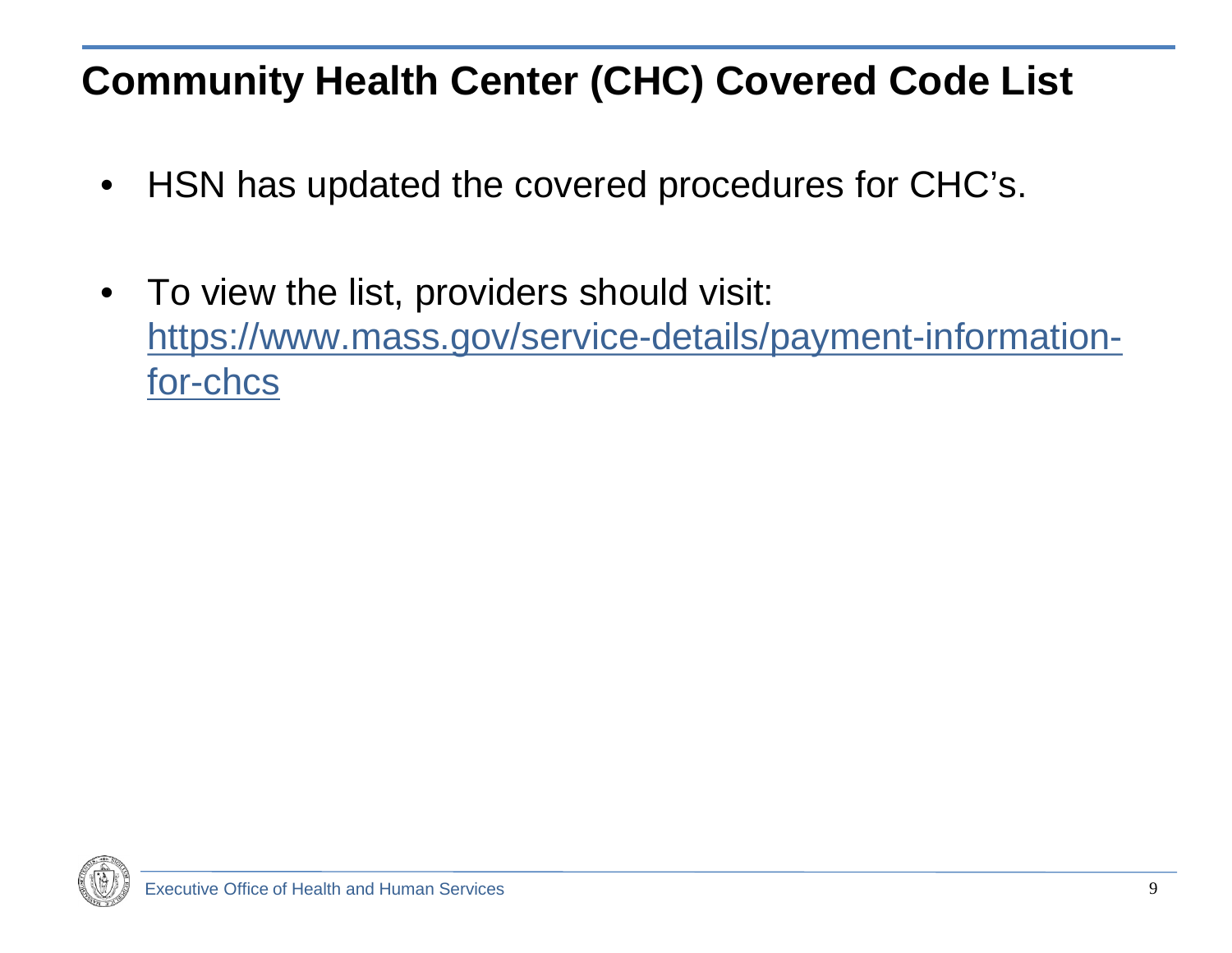# **HSN Updates and Reminders – HSN Fiscal Year 2017 (FY17) Closing**

- FY 2017 Closing: Providers are reminded that FY17 will be closing on September 30, 2019.
	- Any claims or corrections for FY17 must be completed before the FY is closed.
	- Any claims trying to process after the FY close will be denied by HSN.
- If providers have questions regarding the FY17 closing, [please contact the HSN Helpdesk at HSNhelpdesk@](mailto:hsnhelpdesk@state.ma.us)  state.ma.us

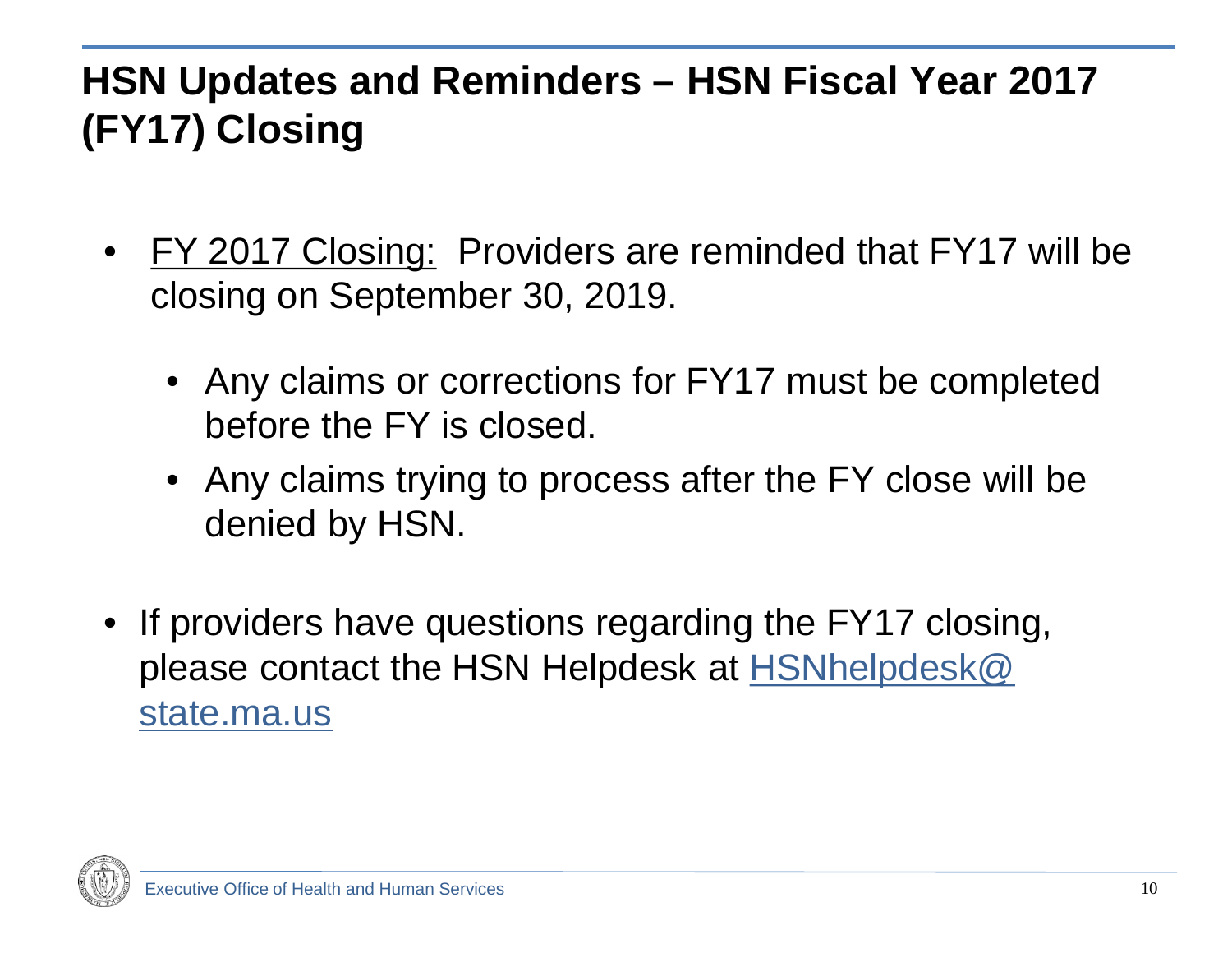#### **HSN Presumptive Determination Reminders**

- If the facility finds the patient qualifies for HSN-PD, then the Facility Representative (FR) must provide an approval letter with the eligibility start and end dates.
	- The begin date is the date of the temporary HSN determination.
	- The end date is the last day of the month following the month in which the temporary HSN determination was made. For example, if a patient is determined on June 15, the end date is July 31.
- FRs need to also provide specific contact information for a Certified Assister who the patient can contact for assistance completing a full application.
	- If the facility has Certified Assisters available at the facility, consider referring the patient to them.
- The HSN-PD application and training materials can be found on the HSN website at **https://www.mass.gov/service-details/health[safety-net-presumptive-determinations-hsn-pd-information-0](https://www.mass.gov/service-details/health-safety-net-presumptive-determinations-hsn-pd-information-0)**